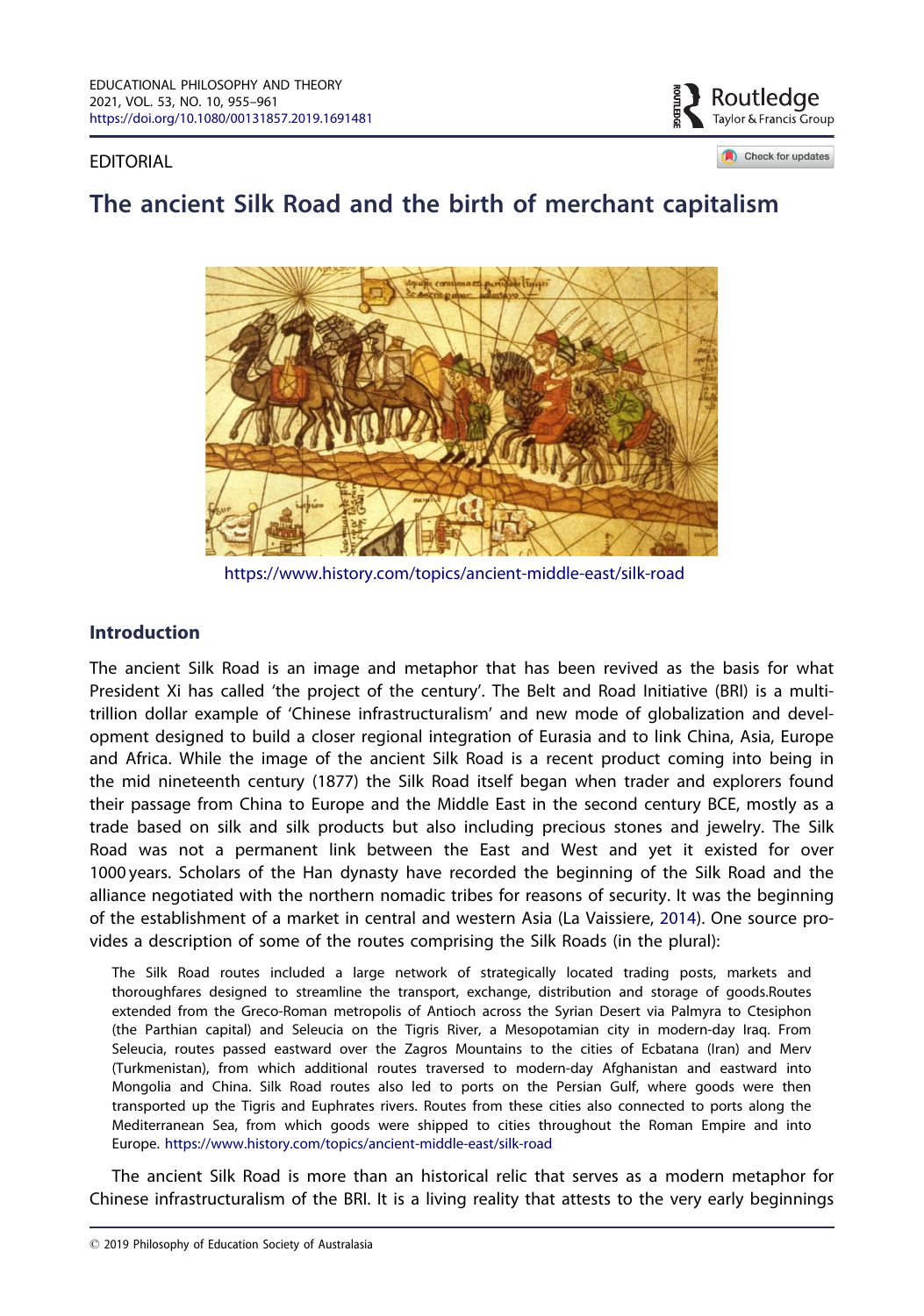of capitalism as a form of merchant capitalism or merchantilism that predated the development of capitalism in Europe and therefore, of course, the industrial capitalism that grew up with the so-called 'Industrial Revolution'. As La Vaissiere ([2014](#page-6-0)), one of the few western scholars working in this area, expresses the point:

The first merchants who reacted to these political embassies [nomadic tribes] by organizing expeditions up to China were in the first century bce from the Indo-Iranian borderlands, from Gandhara (nowadays northern Pakistan) and then Bactria (northern Afghanistan), soon to be united during the first century CE in the Kushan empire. These merchants were accustomed to long-distance trade – in the fifth century BCE traders of Balkh were already selling precious stones (lapis, carnelian?) along the Indus. The second-century BCE report of Zhang Qian, the first Chinese envoy to western central Asia wrote on Bactria that 'some of the inhabitants are merchants who travel by carts or boats to neighbouring countries, sometimes journeying several thousand li' (Shiji, 123.3162; a li is roughly half a kilometer). These traders in a few generations managed to establish trading colonies in northern China. In a way, the creation of the Silk Road can be regarded as the combination of the old Middle Eastern trade with the Han expansionist policy. The systems coalesced (pp. 102–103).

This form of trade-based globalization represents a very early form of merchant capitalism, among the first along with Middle Eastern cities like Babylon and the Greek-city states, that predated western forms and has largely been ignored by western scholars because the sources are scarce and in ancient languages and text, and because history has been Eurocentric focusing on Marco Polo and his friends, that occurred much later. Marco Polo traveled to China and stayed there for 17 years during the period 1271–95. There is some skepticism about the veracity of Polo's account given in The Book of Marvels, written in 1298-1299 as a collaboration with a Romance writer, Rustichello of Pisa, who it seems lifted whole sections from other existing histories. While it seems that Polo did go to China, his Marvels contained fictions to interest the medieval reader and indicates how relatively 'late' western contact with China was compared to other cultures, and how western historiography of the time was a blended discourse of fact and fiction that was mean to entertain as much as report real events.

The Silk Road as a Persian-China global route thus constitutes an accurate alternative model of globalization (perhaps the first) and significantly early form of capitalism based on trade that led to 'trade policy', significant capital formation, the introduction of financial norms and institutions, and, perhaps, most significantly, the spread of ideas, knowledge and technology transfer, not least the major innovation of paper and paper-based societies, and gunpowder.

One of the most telling aspects of La Vaissiere's ([2014](#page-6-0)) analysis is what he calls 'Webs of Knowledge' which stimulated growth and new industries in the West through the introduction of silk and paper technologies and there are examples of reciprocal exchange such as the westward movement of technologies of glass-making and irrigation techniques:

Trade along the so-called Silk Road economic belt included fruits and vegetables, livestock, grain, leather and hides, tools, religious objects, artwork, precious stones and metals and—perhaps more importantly language, culture, religious beliefs, philosophy and science. [https://www.history.com/topics/ancient-middle](https://www.history.com/topics/ancient-middle-east/silk-road)[east/silk-road](https://www.history.com/topics/ancient-middle-east/silk-road)

The full significance of first and regular intercultural contact is hard to grasp but La Vaissiere ([2014](#page-6-0)) expresses it well:

In fact what have mattered more is something broader, the sheer knowledge of the existence of others, a basic geography of the world that diplomacy and trade created, especially among the Middle Eastern countries situated in between all the contacts. As early as late antiquity, an image of the world was created, with the idea of the four (or more) kings of the world (Chinese, Indian or Iranian, Nomad, Greek), probably originating from India, and pervading the whole Asian continent up to the tenth century: this is known from Umayyad palaces to Chinese Buddhist texts or Sogdian paintings … (p. 121).

So often in quantitative studies and modern mathematical modeling economics of development the nebulous notion of the 'webs of knowledge', exchange of ideas and informal learning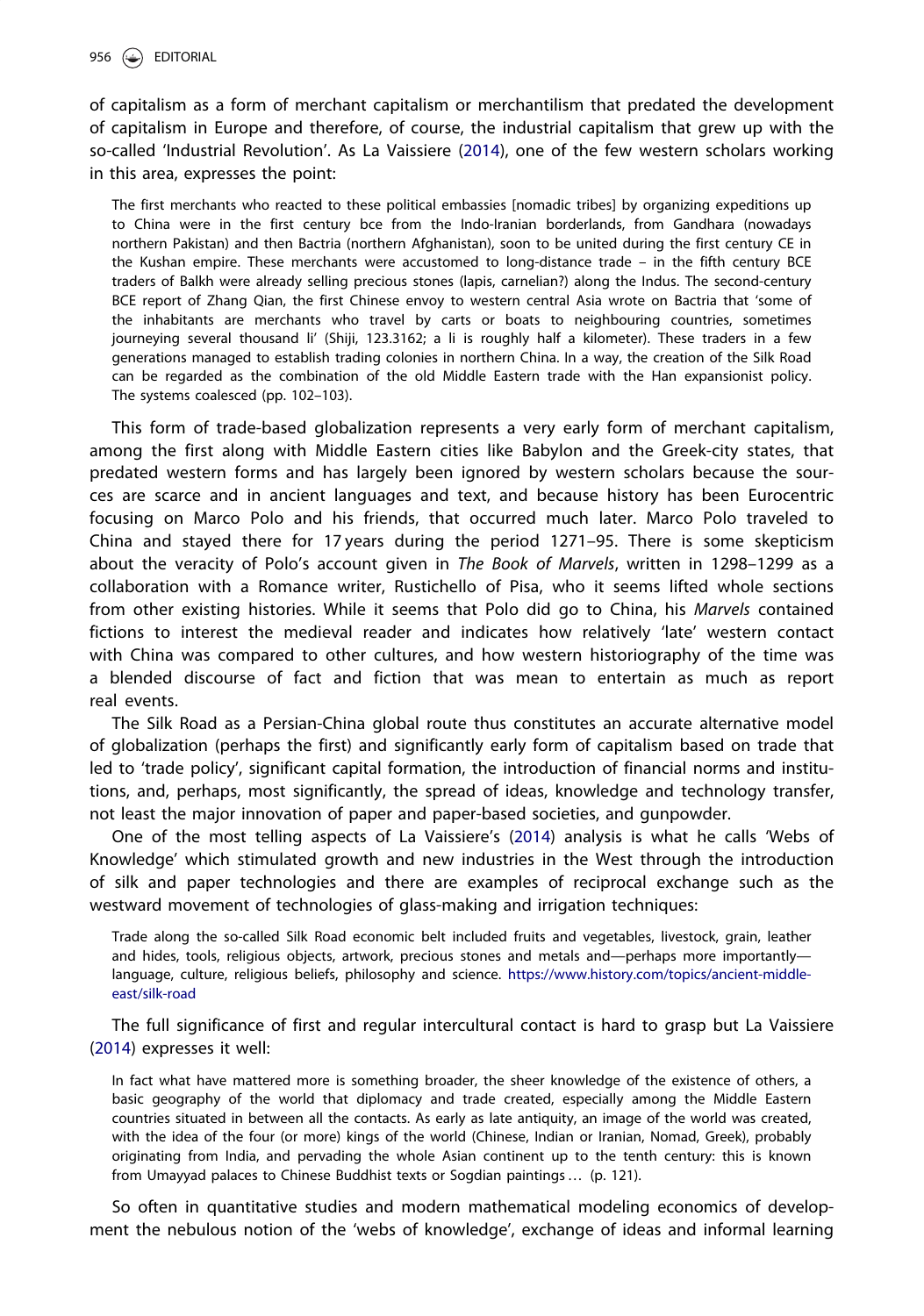<span id="page-2-0"></span>is omitted from discussion. This element is important to stress in this context because when theorize BRI we must at the same time realize that the ideas-knowledge component of development and 'infrastructuralism' – education and learning – is as important as building bridges, railways and ports. I would make the argument that in the development of capitalism this is a tendency in the shift from mercantilism, agriculturalism, industrialism and postindustrial services, there is a progression to more abstract, formal, algebraic, bio-informational, ideas-based capitalism that now characterizes the digital global economy and finance capitalism, in particular. La Vaissiere ([2014](#page-6-0)) is adamant: 'the global growth that central Asia undoubtedly experienced from the fourth to the tenth centuries is directly linked to international trade rather than agricultural new developments (p. 116).

#### The birth of merchant capitalism

The German historian Jürgen Kocka ([2016\)](#page-5-0) in his Capitalism: A Short History makes it abundantly clear that the term *capitalism* only gained acceptance relatively late during the nineteenth century in French, German and English. The genesis and controversial development of the concept dates from antiquity and one strand – merchant capitalism – began the form of long-distance trade 'In Mesopotamia and the eastern Mediterranean, on the "Silk Road" and the great East-West trade route through the Indian Ocean' (p. 26). This long-distance trade was carried out by independent merchants who traded on their own accounts 'typically in cross- border networks based on common ties of ethnicity, homeland, or religion' (p. 26). The rudiments of capitalism did not begin in Europe during the 'Middle Ages' but rather developed centuries earlier in China, the Indian Ocean and only later in western Europe. Kocka [\(2016\)](#page-5-0) goes on to explain:

The basic pattern that emerged in China during the Han dynasty continued in the centuries to follow. It facilitated the expansion of international trade relations and an ever-livelier exchange with regions to its west, that is, with India and the Arab world in particular. The Confucianism practiced by the civil servants who exercised political power included such elements as a rejection of pronounced inequality, and hence of too much independent wealth, the promotion of agriculture, and state controls over money, the credit system, and trade. These controls extended as far as a willingness to operate estates, supply depots, and workshops under state management (p. 27).

Buddhism which was practiced by traders and merchants spread from India to the rest of Asia and encouraged a positive attitude to commercial activity, accepting donations. Buddhist cloisters operated as 'operated as centers of capital formation, lending, and of profitmaking investment of capital in agricultural and commercial companies' (p. 27). Chinese merchant capitalism prospered during the Sung dynasty and even under the invading Mongols (1279–1368) and also during the Ming dynasty (1368–1644) but not in the centuries following. It lost the 'extraordinary dynamism that it had achieved under the Sung dynasty'.

Writing in the spirit of the great Joseph Needham, whose works on China broke the pattern of European ethnocentrism, Gregory Blue and Timothy Brook (1999) write:

The historical experience of the world has been as much the history of China as of the West. This modest fact has found recognition in the West only recently, and still only in certain circles. The dominance of models of society derived from the European experience in history and the social sciences has served to block this recognition. Too often the generalizations of social science - and this is as true in Asia as in the West - rest on the belief that the West occupies the normative starting position for constructing general knowledge. Almost all our categories - politics and economy, state and society, feudalism and capitalism have been conceptualized primarily on the basis of Western historical experience (p. 1).

Yet even in 1999 Blue and Brook could still only contemplate the question of capitalism beginning in Europe. The difficulty comes not only from an ethnocentric view of history that privileges the West as an industrial model of capitalism with little interest in exploring early forms of capitalism in other parts of the world but also access to ancient sources in translation. As Etienne de la Vaissiere [\(2014\)](#page-6-0) argues in the Cambridge History of Capitalism: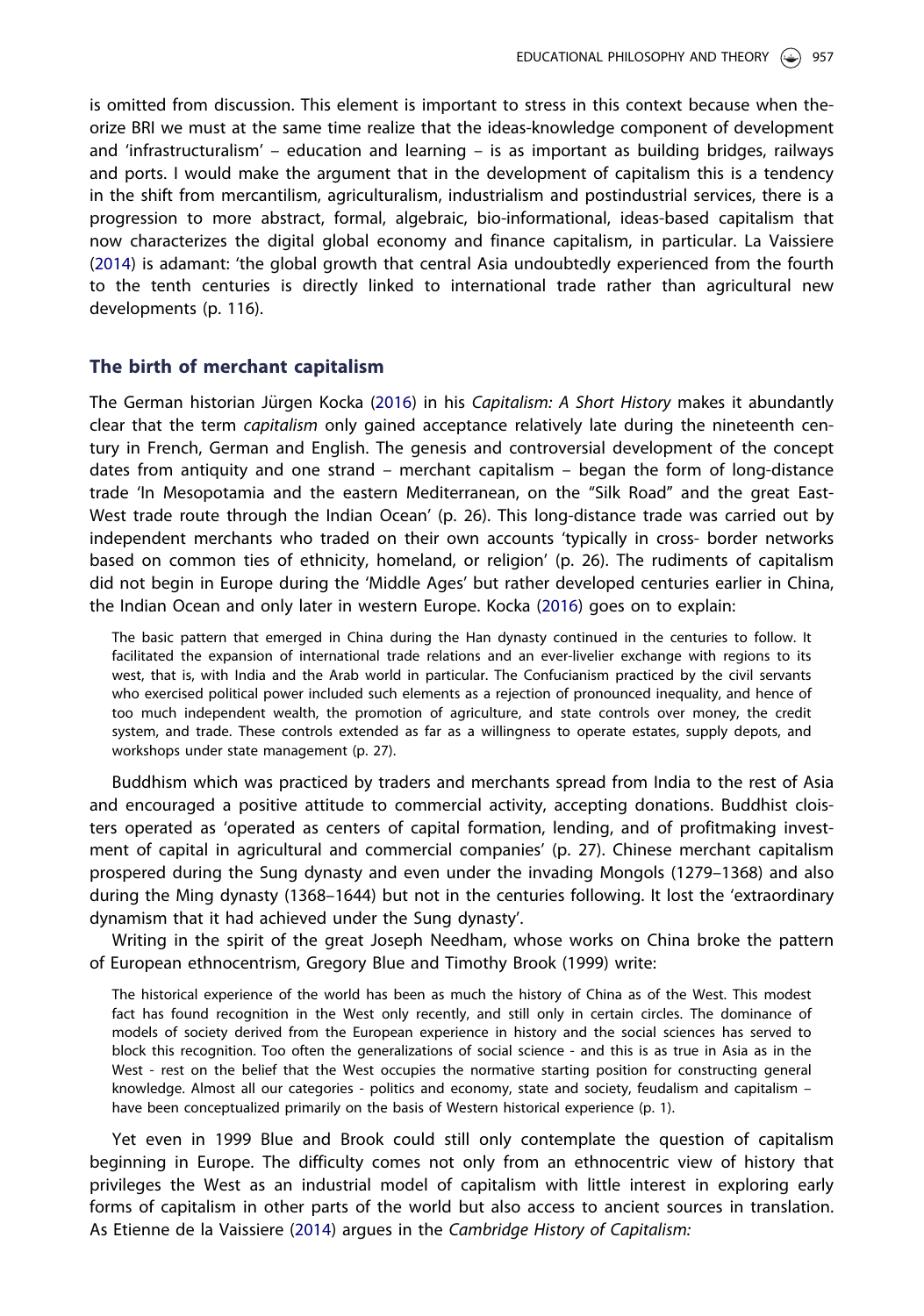<span id="page-3-0"></span>Economic history at a Eurasian scale is a challenge, especially in the long run and with sources written in a whole array of languages and scripts - Chinese, Gandhari, Pali, Latin, Arabic, Persian, Armenian, Sogdian, Tamil, Aramaic, Greek, and Italian dialects are only some of the languages used by traders on the various Asian roads in antiquity and the middle ages. It is therefore quite natural that studies on the economic history of the trans- Asian trade have suffered from a Europe-centered bias from the outset.

Larry Neal [\(2014\)](#page-5-0), editor of the Cambridge History, writing in volume 1, The Rise of Capitalism, asks: 'What are the salient features of modern capitalism and how were these features manifested in earlier times?' and he indicates that while scholars mention varieties of early capitalism, a word that only came into being after 1848, there are four common elements: (i) private property; (ii) contracts enforceable by third parties; (iii) markets with responsive prices, and, (iv) supportive governments (p. 2). Each of these elements must deal with capital in a productive sense as a factor of production. Armed with this definition he makes the assumption that

the current world economy has been a long time in the making, so we look for the beginnings of the 'rise of capitalism' as far back as archaeologists have been able to detect tangible evidence of some human activity that was consistent, if not fully congruent, with the practices of modern capitalism. Organized market activity that took place over long distances, and consequently with long time horizons and longlived structures, has left archaeological remains as well as an occasional historical record (p. 6)

In this vein, it appears that the archeological evidence supports the view that there were flourishing markets in Babylon, Egypt and Phoenicia, and the rudiments of a thriving market and trading system in the Greek city-states based on principles of finance, law, and contract enforcement. He goes on to make the case for the study of the ancient Silk Road, following Étienne de la Vaissière's work. As he writes:

Demonstrating that even populations confined to the interior of the Eurasian land mass could engage in long-distance trade and generate independent technical innovations, the fabled Silk Road was traversed for centuries by profit-seeking merchants. The best known were the Sogdian traders, long before Marco Polo made Europeans aware of the existence of the Silk Road and the incredible wealth of Kublai Khan in the thirteenth century. Again, modern archaeologists have uncovered astonishing evidence of the prosperity centered on the trading emporia of Samarkand and Bukhara, which not only connected the various Chinese states over time with the Black Sea and the eastern Mediterranean but also extended trade routes south into India and north as far as the Baltic. All this trade, however, was conducted under the oversight of competing warlords upon whose favor depended the fortunes of the various merchants, not a favorable setting for the rise of capitalism (p. 9).

-Etienne de la Vaissi ere's chapter, entitled 'Trans-Asian trade, or the Silk Road deconstructed (antiquity, middle ages)' provides an intriguing insight into a central Asian, perspective on the trans-Asian trade, central Asia being, with the Indian Ocean, one of the two main arteries of trade during this period.' (p. 101). As he says: 'The so-called Silk Road – a quite recent image (1877) rather than an actual scientific concept – was poorly trodden during centuries and was not a permanent east-west link, as is too often believed.' Vaissière talks about the way in which the silk economy was established first between Han China and the nomadic tribes of central Asia creating a market for silk rolls, and expeditions and political embassies 'from the Indo-Iranian borderlands, from Gandhara (nowadays northern Pakistan) and then Bactria (northern Afghanistan)' (p. 102).

These merchants were accustomed to long-distance trade – in the fifth century BCE traders of Balkh were already selling precious stones (lapis, carnelian?) along the Indus. The second-century BCE report of Zhang Qian, the first Chinese envoy to western central Asia wrote on Bactria that 'some of the inhabitants are merchants who travel by carts or boats to neighbouring countries, sometimes journeying several thousand li' (Shiji, 123.3162; a li is roughly half a kilometer). These traders in a few generations managed to establish trading colonies in northern China. In a way, the creation of the Silk Road can be regarded as the combination of the old Middle Eastern trade with the Han expansionist policy. The systems coalesced. (pp. 102–103).

Long distance maritime trade included direct trade between the Red Sea and the coast of India. Berenike, as the major port city of Roman Egypt reached its high point in the first century with trade of silk by Kushan traders and Arabian perfumes. Trade ebbed and flowed and went into abeyance with empire troubles. After a decline of two centuries trade was renewed and revitalised in the fifth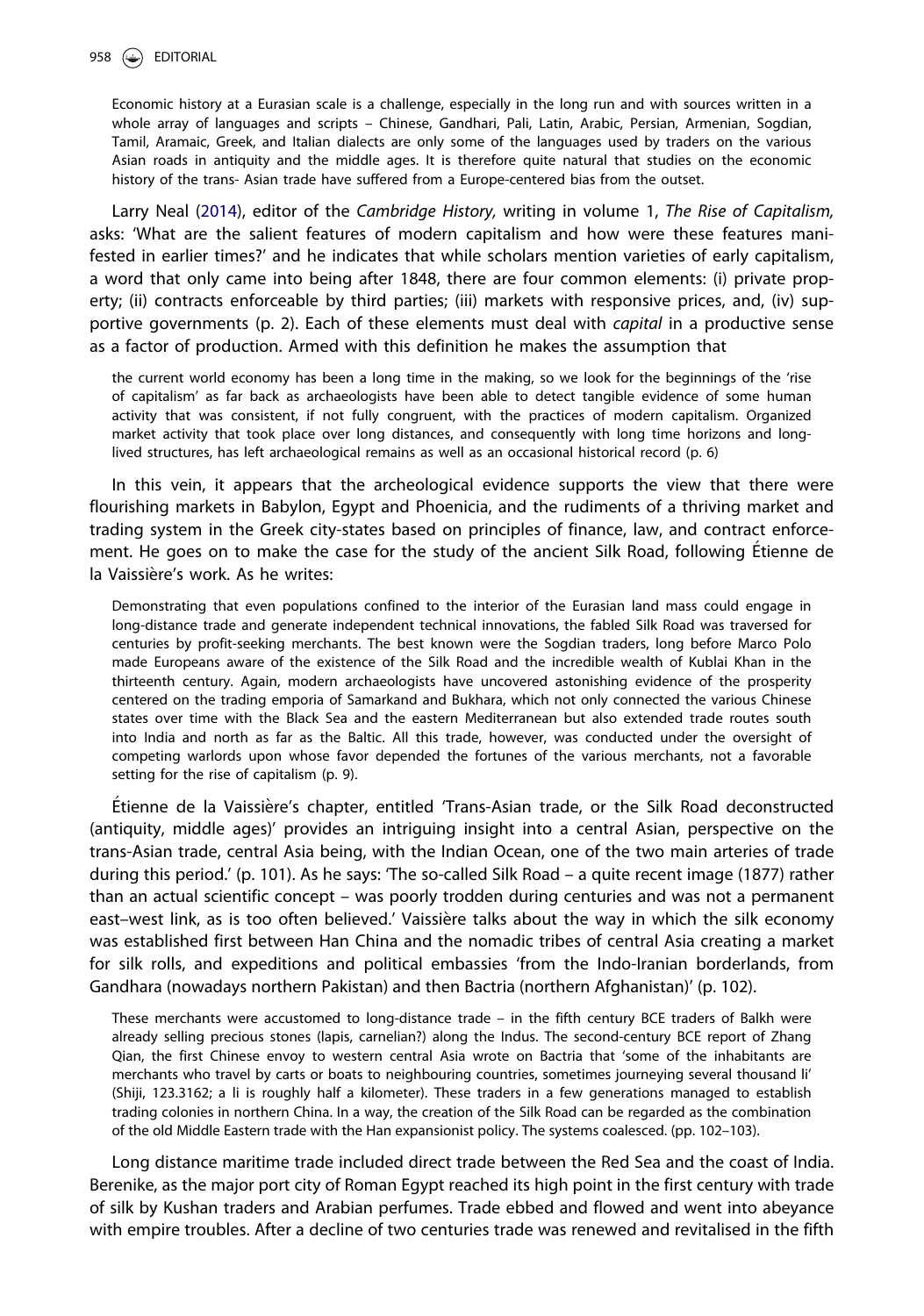<span id="page-4-0"></span>century. From the fifth to the early eight centuries the Road was at its peak: 'Besides silk, the Sogdians traded musk, slaves, precious metals and stones, furs, silverware, amber, relics, paper, spices, brass, curcuma, salammoniac, medicinal plants, candy sugar, and perfumes, etc.' (p. 104).

#### The Xuanquan manuscripts

Jidong Yang ([2015](#page-6-0)) explains that the discovery of Han Dynasty manuscripts the Xuanquan … site near Dunhuang 'has provided scholars with a precious chance to look at the ancient Silk Road from a novel perspective. This site, nowadays deserted and uninhabited, contains the ruins of a postal and relay station of the Han Dynasty. Large-scale excavations at Xuanquan took place in the early 1990s. The most valuable of the unearthed objects are Han official documents written on about 23,000 wooden strips and several hundred pieces of silk and paper [some 400 pieces], dating between 111 BCE and 107 C.E.' (p. 421). Yang [\(2015\)](#page-6-0) provides an introduction to the ancient sources written by Han historians in the period 206 BCE-220CE:

Much of our current knowledge about the early Silk Road comes from the first three of the Chinese twentyfour histories: Shiji jfeiS (Records of the Grand Scribe), Hanshu 'HHf (Book of Han), and Hou Hanshu U (Book of Later Han). It is well known that all these works, written by court historians from the Han (206 BCE -220 C.E.) to the Southern Dynasties (317–589), focus on the politics inside of the capital and shed little light on life in the provinces. In these sources, the history of the early Silk Road consists of a series of events that were brought to the attention of the Han emperor and his closest ministers. They provide few clues about the daily life along the early Silk Road, nor can they offer answers to questions such as the volume of traffic along the ancient trade route, accommodations for envoys and merchants, and the kinds of foreign commodities welcomed by the Chinese (p. 421).

These are the best, perhaps the only extant sources, along with the Xuanquan Manuscripts, that give us an accurate picture of the Ancient Silk Road throwing light on the daily routine, the traffic and the role of the Xuanquan station which was a relay or postal station in the Han state machine. It was part of the relay and circulation of written documents used in daily administration and as a means of binding together the territorial state in times of war. The station was roughly a square of 50 meters with thick walls and three horse stables.

Yang's ([2015](#page-6-0)) preliminary study of the role of Xuanquan Station in the early Silk Road through the Xuanquan manuscripts will have to wait for entire corpus to be excavated and published which may take many years by Yang's insightful empirical and textual work provides a 'living' witness to and basis for historical and theoretical work beyond the description:

the postal network built by the Han Dynasty in the Gansu Corridor was the backbone of the ancient route connecting China and Central Asia, and the support and management of the traffic, communication, trade, and diplomatic visits along the road were primarily a state business (p. 431).

As Yang [\(2015\)](#page-6-0) argues the Han postal system was directed toward contact with the world and quickly became 'an essential tool for governance' in Central Asia enabling the enticement of merchant traders from the region. It also provided and basis for military and trade missions with envoys to outer regions. Most importantly was how the relay system of stations supported support for traders and travelers. As Yang ([2015](#page-6-0)) puts it:

The Silk Road's dependence on the centralized Chinese state would last for about a millennium. As more foreigners came to China, some ethnic groups, such as the Sogdians, would start to organize their own networks of communication. But the government-run Chinese postal system remained incomparable insofar as it provided a full range of services to international travelers (p. 432).

#### Implications for understanding the belt and road initiative (BRI)

More than a convenient and poetic metaphor the ancient Silk Road serves as a symbol of greatness of past success for the Han Dynasty and an excitement to the imagination of early travel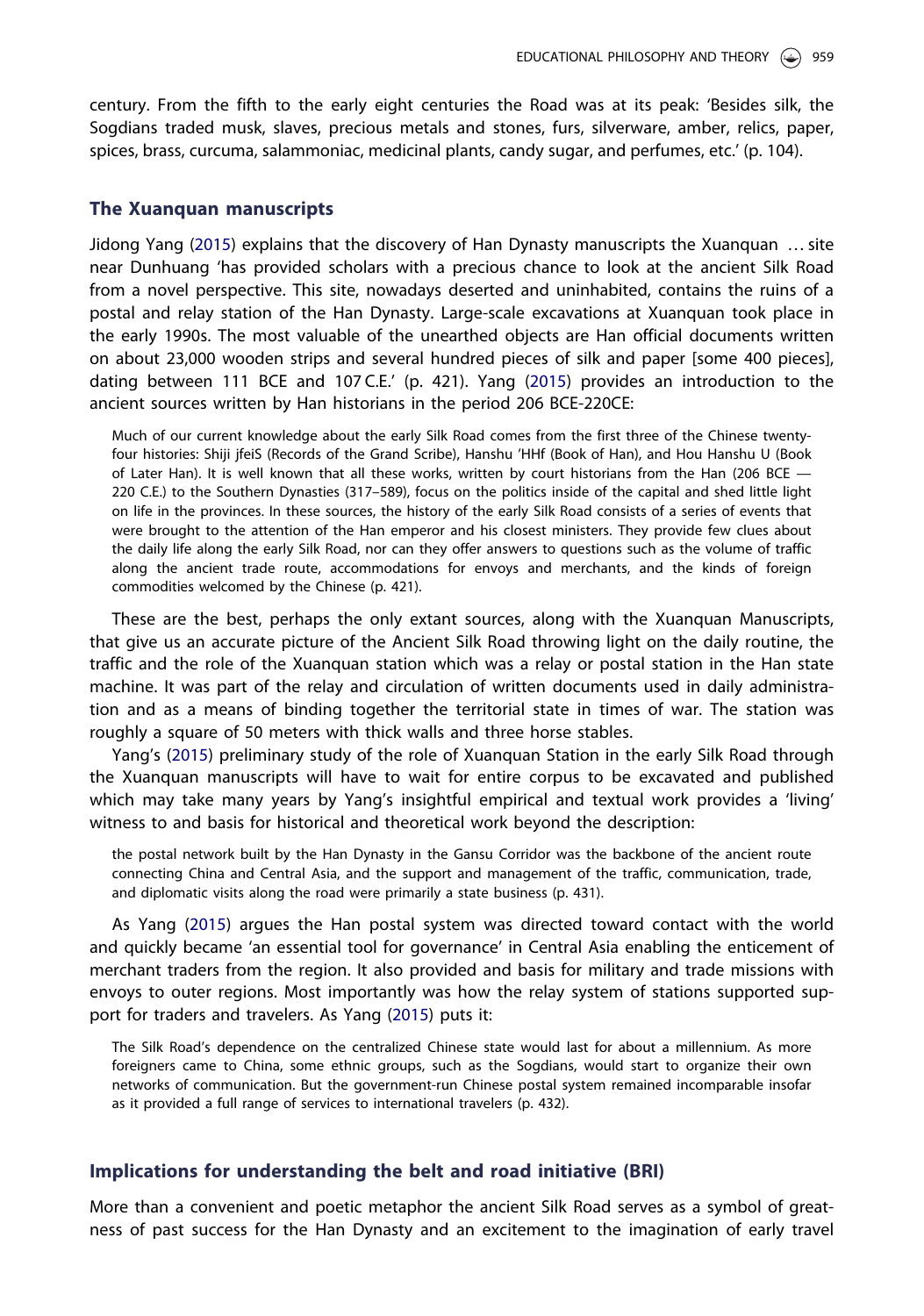<span id="page-5-0"></span>960 (Se) EDITORIAL

and trade. In deeper terms it provides a source of historical continuity and first contact with peoples and cultures who now shared their genetic inheritance and organized exchange that goes back a thousand years. This historical fact is difficult for us to imagine, especially when European accounts stem from Marco Polo's account hundreds of years later. The ancient Silk Road is a model of intercultural exchange sustained over a long period of time. But more than that the ancient Silk Road provides an approach to and model of long-distance trade. Put simply, it is the basis for the birth of merchant capitalism long before the term 'capitalism' was coined in Europe in the mid-nineteenth century. As such we might argue that the ancient Silk Road provides a working example of the co-construction and co-creation between China and the traders of the Old Middle East of a form of capitalism that was an instrument of a financial culture with a new set of norms of exchange, 'trade policy', monetary exchange and, of course, very early forms of capital accumulation and formation. This is a powerful example of an historical model – one of the earliest and most sustained – of merchant capitalism as well as a working example of a theory of trade that comprises three layers based on the movements and the exchange of goods, services, and knowledge, technology and people:

- i. The exchange of goods silk and paper products, precious stones, jewelry, clothing, gunpowder, animals and animal skins, paper and paper products, and all the necessities that are required for long-distance travel including food, guides, and so on;
- ii. The growth of 'services' as a set of networks of relationships among and between those traveling the ancient Silk Road – kith and kin, professional, the military, administrators, scribes and scholars, 'foreigners' – who established various kinds of networks – postal stations, military posts, tribal affiliations, and, of course, what we call 'technology transfer' of the processes of paper, silk and glass making;
- iii. The 'webs of knowledge' these ideational elements are the most important but the least obvious and the most difficult to document – routines, knowledge of routes, language skills, intercultural exchange rituals shared when people eat together or communication, calculations, religious practices, art, sculpture and design, meditation techniques, and knowledge 'who' (the networks of contacts).

The three levels in some sense are historical echoes or imprints of the BRI today – three different kinds of infrastructure based on the movement of goods, services, people and ideas, the last of which are 'conversational goods' – words, speech, documents, interchange, and abstract ideas from which people learn from informal and formal contact. The last element that epitomizes the openness and interconnectivity that shapes 'education' and informal learning in the broadest sense. It is the essence of the 'education economy' going forward that will provide an infrastructure of the new digital Silk Road that will promote and encourage the exchange of ideas at the speed of light through new 5G and 6G technologies – an interconnectivity still hard to imagine.

## **ORCID**

Michael A. Peters **http://orcid.org/0000-0002-1482-2975** 

### References

Blue, G., & Brook, T. (Eds.). ([1999\)](#page-2-0). Introduction. In China and historical capitalism: Genealogies of sinological knowledge (pp. 1–9). Cambridge: Cambridge University Press.

Kocka, J. ([2016](#page-3-0)). Capitalism: A short history. Princeton, NJ: Princeton University Press.

Neal, L. (Ed.). (2014). The rise of capitalism, Vol 1, The Cambridge history of capitalism (pp. 1–23). Cambridge: Cambridge University Press.